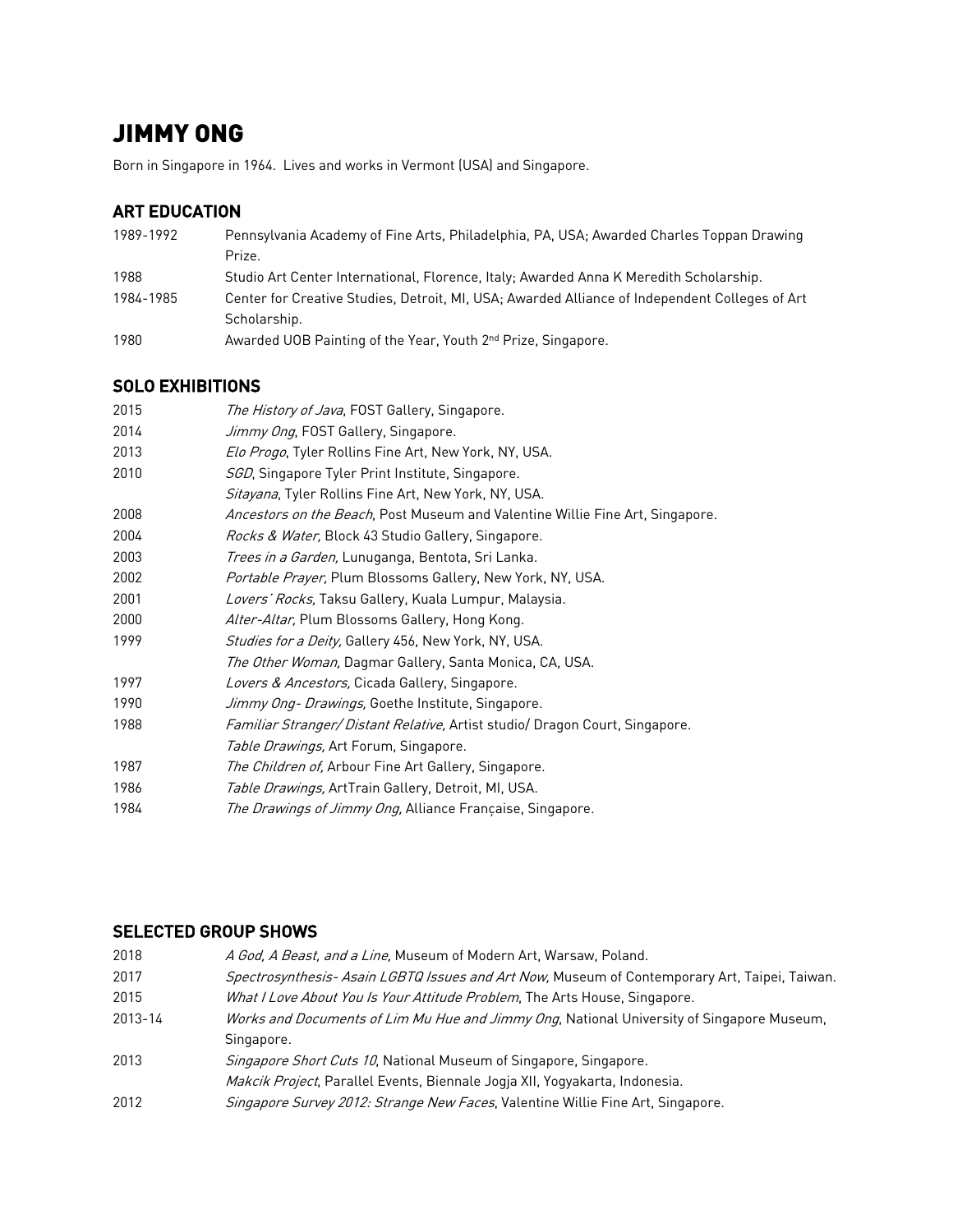| 2011 | Transfiguring, The Private Museum, Singapore.                                          |
|------|----------------------------------------------------------------------------------------|
|      | Singapore Survey 2011: Imagine Malaysia, Valentine Willie Fine Art, Singapore.         |
| 2010 | Singapore Survey 2010: Beyond LKY, Valentine Willie Fine Art, Singapore.               |
| 2009 | The Air Conditioned Recession, Valentine Willie Fine Art, Singapore.                   |
| 2008 | The Scale of Black, Valentine Willie Fine Art, Singapore.                              |
| 2006 | Nature Born, Langgeng Contemporary Art Festival, Magelang, Indonesia.                  |
| 2005 | Vision & Resonance, Asian Civilisations Museum, Singapore.                             |
| 2004 | The Invisible Thread, Newhouse Center for Contemporary Art, Staten Island, NY, USA.    |
| 2000 | 12 ASEAN Artists, National Art Gallery, Kuala Lumpur, Malaysia.                        |
|      | ArtSingapore, MITA Atrium, Singapore.                                                  |
|      | Love on Paper, Valentine Willie Fine Art, Kuala Lumpur, Malaysia.                      |
| 1999 | Tolong, Valentine Willie Fine Art, Kuala Lumpur, Malaysia.                             |
| 1998 | German Week, the Deutsche Bank Art Collections, Chijmes Gallery, Singapore.            |
| 1997 | Art Power, in aid of The Substation - A Home for the Arts, Chijmes Gallery, Singapore. |
| 1996 | Interaction, Cicada Gallery, Singapore.                                                |
| 1995 | Figurative Works, Mulligan Shanoski Gallery, San Francisco, CA, USA.                   |
| 1994 | <i>Five Directions,</i> Takashimaya Gallery, Singapore.                                |
|      | Windows on Singapore Art, various venues, Hong Kong and China.                         |
| 1991 | Many in One, Meridian House International, Washington, DC, USA.                        |
| 1990 | Art Travel East West, World Trade Centre, Rotterdam, the Netherlands.                  |

#### PUBLIC COLLECTIONS

The National Art Gallery of Singapore, Singapore. The National University of Singapore Museum, Singapore.

#### SELECTED BIBLIOGRAPHY

Iola Lenzi, "Politics and History in Recent Southeast Asian Contemporary Art," Asian Art Newspaper, Nov 2010. Goh Kay Kee. "Review," Lianhe Zaobao, 6 November 2010. Sonia Kolesnikov-Jessop, "The Minister as Muse," Newsweek, 15 October 2010. Lim Kok Boon, "Drawing Out Conversations," Singapore Biennale, 2008. Sabrina Lee, "The Big Picture - Jimmy Ong," Time Out Singapore, August 2008. Joanna Lee, interview, "Nature Born," Langgeng Contemporary Art Festival Catalogue, Magelang, 2006. Iola Lenzi, "Review: Jimmy Ong, Hong Kong," Art Asia Pacific, Issue Number 28. Peter Lee, 'Talking Charcoal," 12 ASEAN Artists, National Art Gallery, Kuala Lumpur, 2000. Donald Dinwiddie, "Bodhisattva Pudica: The Nudes of Jimmy Ong," Asian Art Newspaper, Jan 2001. Georgina Lee, "Review: A Matter of Extremes," Hong Kong Standard, Dec 1999. Collette Chattopadhyay, "Jimmy Ong at Dagmar," Asian Art News, May/June 1999. Leah Ollman, "Art Reviews," Los Angeles Times, 16 April 1999. Juliana Lim, "For Jimmy," Lianhe Zaobao, 6 August 1998. Ian Findlay, "An Intimate World," Asian Art News, September 1997, p. 74-77. Ben Munroe, "An Artist Who Lets His Pieces Do The Talking," The Business Times, Singapore 25 July 1997. Constance Sheares, "Introduction," Lovers & Ancestors, Cicada Gallery, Singapore, 1997. Saw Kee Wah, "Review," Lianhe Zaobao, July 1997. Rachael Farnay, "Interaction in Cicada, "Asian Art News, July 1996. T. Sasitharan, "The Play of Life," The Straits Times Singapore, 24 August 1990.